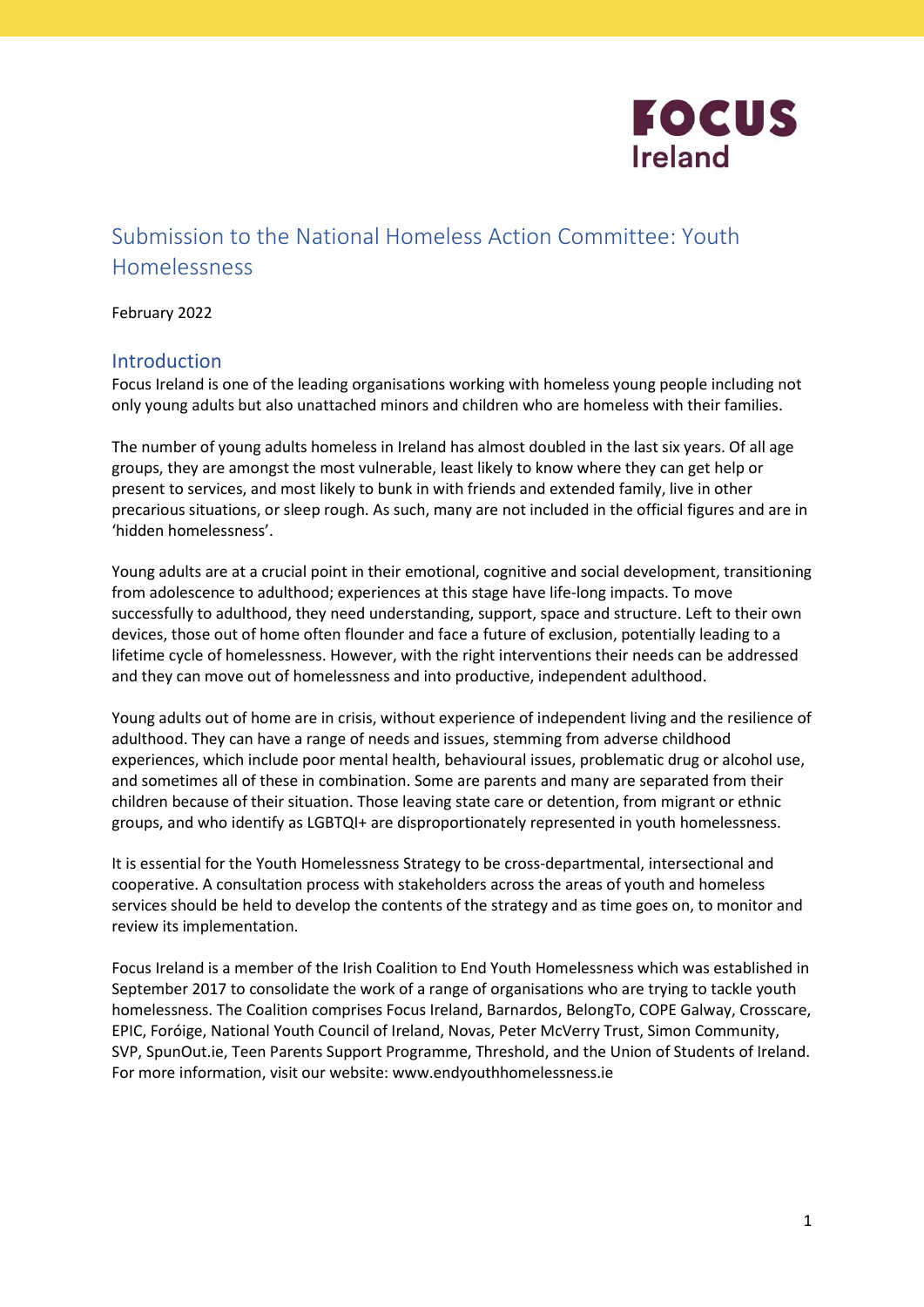

# **Definitions**

We recommend a clear definition of 'youth homelessness' for the purposes of the strategy in line with the FEANTSA European Framework for Defining Youth Homelessness.

Currently, youth services and government documents refer to 'youth' with differing understandings of what ages this includes and at what point a young person is no longer eligible for these services. This leads to confusion and inefficient policies and allows young people to fall through the gaps.

The FEANTSA definition states: "Youth homelessness occurs where an individual between the ages of 13 and 26 is experiencing rooflessness or houselessness or is living in insecure or inadequate housing without a parent, family member or other legal guardian."

# Actions currently within your own organisations that are supporting homeless prevention

As requested, the following section comprises a brief description of Focus Ireland services for older minors and young adults. These are set out below mapped against a pathway typology of homeless services, as follows:

- Prevention of homelessness
- Day-services
- Emergency residential services
- Housing solutions
- Education and Labour Market
- Research and Monitoring

#### Prevention of homelessness

#### RESIDENTIAL AND FLOATING AFTERCARE FOR CARE LEAVERS

The largest homeless prevention programme Focus Ireland provides for young people is our Aftercare Service operated in partnership with Tusla. Focus Ireland operates residential aftercare services and floating aftercare support in Dublin North and Dublin South/Leinster and Sligo. Residential aftercare services in the South East have been converted to a Housing First for Youth model – see 'Housing solutions' below.

#### **YOUTH MEDIATION**

Focus Ireland operates a youth mediation service in partnership with Tusla, designed for families where relationship issues are likely to result in a young person becoming homeless or where the relationship has temporarily broken down and a young person is accessing homeless services. Young people are referred to the service by Tusla.

The programmes work intensively with a small number of extremely vulnerable young people and their families and/or carers with the aim of preventing admissions to care or crisis admissions to homeless services<sup>i</sup>.

The mediation service is primarily aimed at preventing crisis situations developing whereby a young person is asked to leave the home or care setting, or threatens to leave in response to an argument.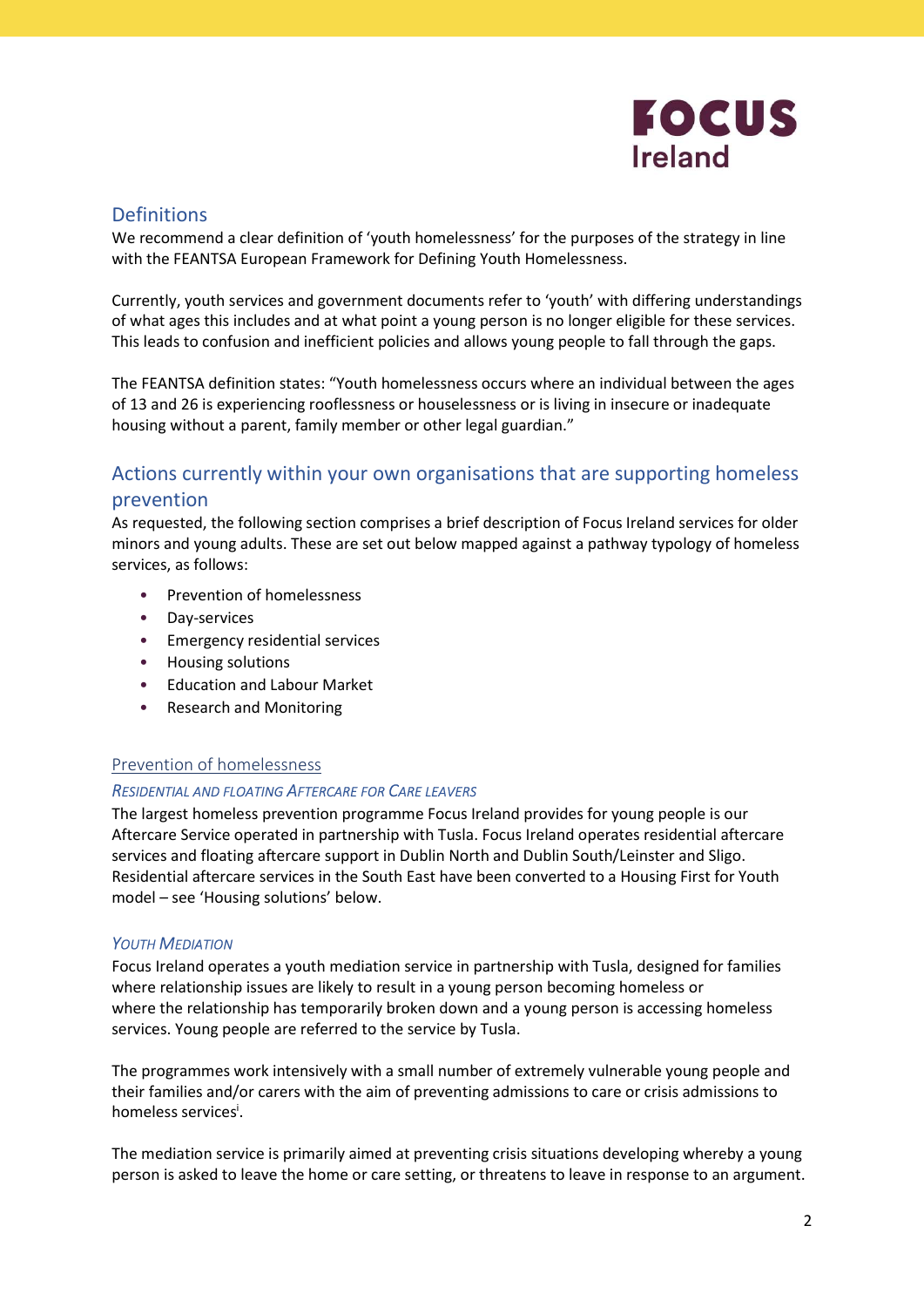

At the pre-crisis stage, once both parties have explored and understood the issues, mediation can assist people to find alternative options. The aim of the service is to reintegrate young people back into the family home and repair relationships with their care givers. The same approach can be used successfully with alternative care givers in the context of state care, whereby a placement is in danger of breaking down or where there is a plan for a young person to return to his/her family of origin.

#### CRISIS INTERVENTION SERVICE PARTNERSHIP (CISP)

The Crisis Intervention Service Partnership (CISP) is a joint Tusla / Focus Ireland service. Service delivery includes direct one-to-one key working with young people who access emergency accommodation. The overarching aim of the service is to support young people to return home, if possible, or move to a more stable placement. The CISP team work alongside social work departments in planning for the best outcomes for young people accessing National Emergency Outof-Hours Service. CISP also has a role in the provision of emergency foster care placement as a resource to the Out-of-Hour's team, and link work support is provided by the CISP Social Work Team Leader.

# THE LEAVING WELL PROJECT

Focus Ireland is exploring the potential of digital technology to support the relationship between aftercare workers and young care leavers, allowing co-creation of care plans and detailed tracking of outcomes. The trial is based on an app specially devised by Social Finance UK who have invested substantially in a digital tool which is widely used in the UK by local authorities. The Irish trial of the app is operating under an implementation committee including Tusla and colleagues in Crosscare and Don Bosco but is currently on hold due to Covid-19.

#### Day Services

#### **THE EXTENSION**

The Extension Day Service provides a drop-in facility for young people aged 16 to 25 years who are homeless and availing of emergency homeless services in Dublin City Centre. It is funded by the CDYSB, Tusla and public fundraising. It provides a safe, welcoming and supportive environment for this vulnerable cohort during the day. It also provides access to case management support, advice, information and advocacy to enable them to access appropriate support services, address the causes of their homelessness and move towards independence. It operates from our Georges Hill site, with separate access to the supported residential services.

#### Emergency Residential Services

#### THE CARETAKERS HOSTEL

The Caretakers Hostel was established as a partnership project with The Society of St. Vincent de Paul and is funded by Tusla. In 2020, Focus Ireland took over full responsibility for the service. In operation since 2004, this project provides emergency placements for young people (U18s) who are accessing the National Emergency Out-of-Hours Service.

#### GRANGE LODGE

Grange Lodge provides short-term residential accommodation to young people between 15 and 18 years of age as part of the Tusla's Crisis Intervention Services. The young people referred avail of a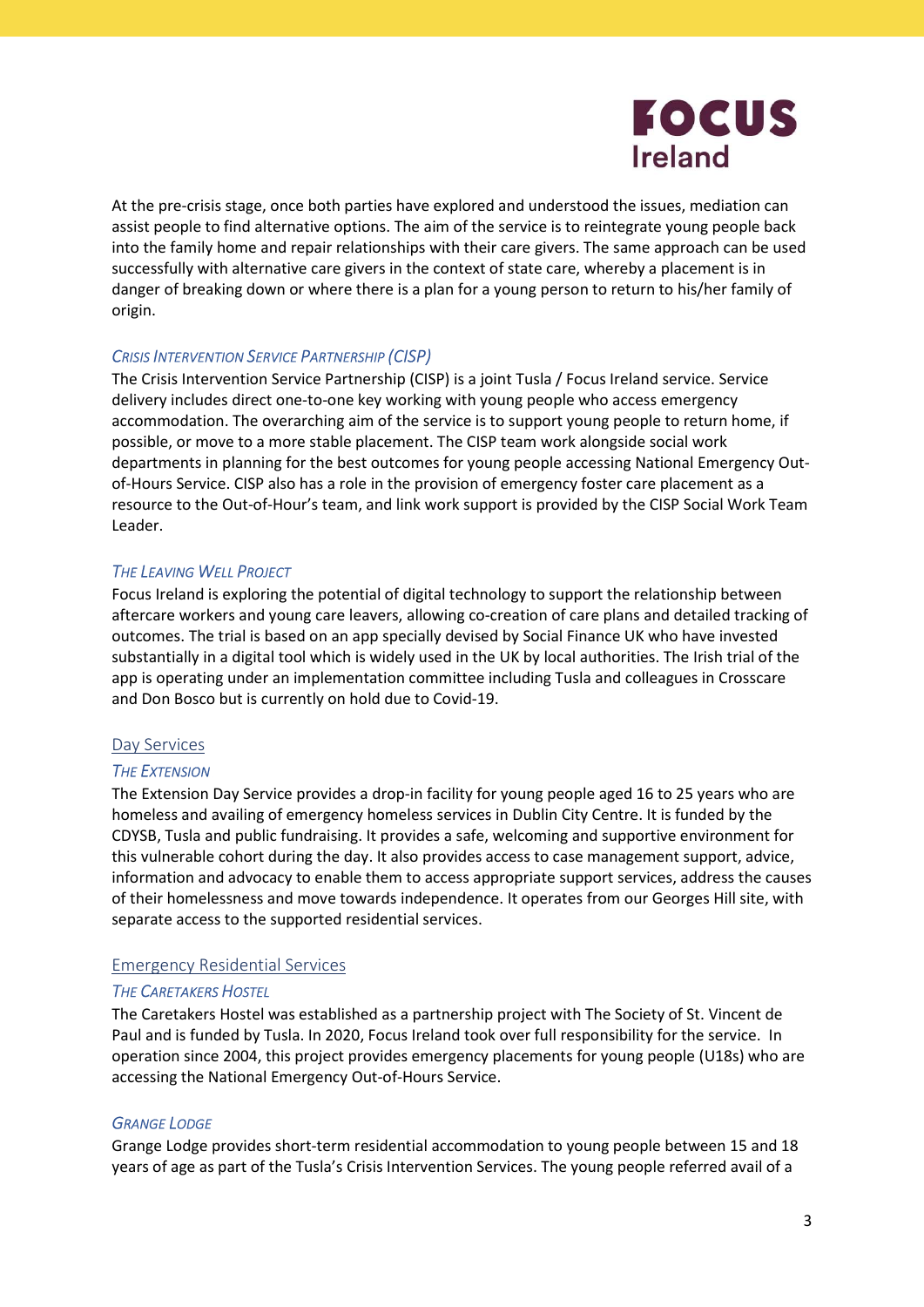

high support, structured and individualised programme tailored to their specific needs which is focused upon their move-on to a more permanent home. It is a vital service within CIS for those young people for whom a return home is not possible and no other suitable placement within the care system can be identified by Tusla.

# **GEORGES HILL**

'Block V' in Georges Hill provides 'Supported Temporary Accommodation' for homeless young adults in self-contained housing units with on-site support.

#### Housing solutions

#### TUSLA CAS/CAS FOR CARE LEAVERS

The designated CAS funding for the purchase of homes for care leavers via Tusla is potentially one of the most significant initiatives for this cohort in recent years. Focus Housing Association has secured 76 homes under this scheme and is committed to working with Tusla to acquiring a further 50 homes per year, rising to 75 per year under this or similar programmes.

#### LIMERICK YOUTH HOUSING

The service was specifically established to provide housing to address the needs of young people by preventing them accessing or removing them quickly from Emergency accommodation. The service is available to young adults, with or without dependents, between the ages of 18 and 26.

#### SOUTH EAST YOUTH HOUSING & HOUSING FIRST FOR YOUTH:

Focus Ireland, in partnership with the Tusla, provides services for young people leaving the care of the State in Dublin, Waterford and Limerick. Our Aftercare Support and Settlement services provide outreach support and guidance for young people as they make the transition from State care to independent living at 18 years of age. The residential programmes provide high quality, semiindependent, residential accommodation for young people who have left State care. Both the Support and Settlement Services and the residential components offer a wide range of supports to enable young people to make a successful transition to independent living.

All Focus Ireland housing projects for young people are exploring the adoption of Housing First practices for young adults, developed in collaboration with the European Housing First Hub and colleagues in Scotland and France.

#### Education and Labour Market

#### PREPARATION FOR EDUCATION, TRAINING AND EMPLOYMENT (PETE)

Focus Ireland's Preparation for Education, Training and Employment (PETE) programme helps people, including young adults, who have been or are at risk of homelessness to engage with training and education in order to access paid employment. The PETE programme contributes significantly towards the prevention of homelessness, and supporting those who have been homeless to achieve sustainable, independent living. The PETE programme currently operates in three geographical locations (Dublin, Waterford & Limerick)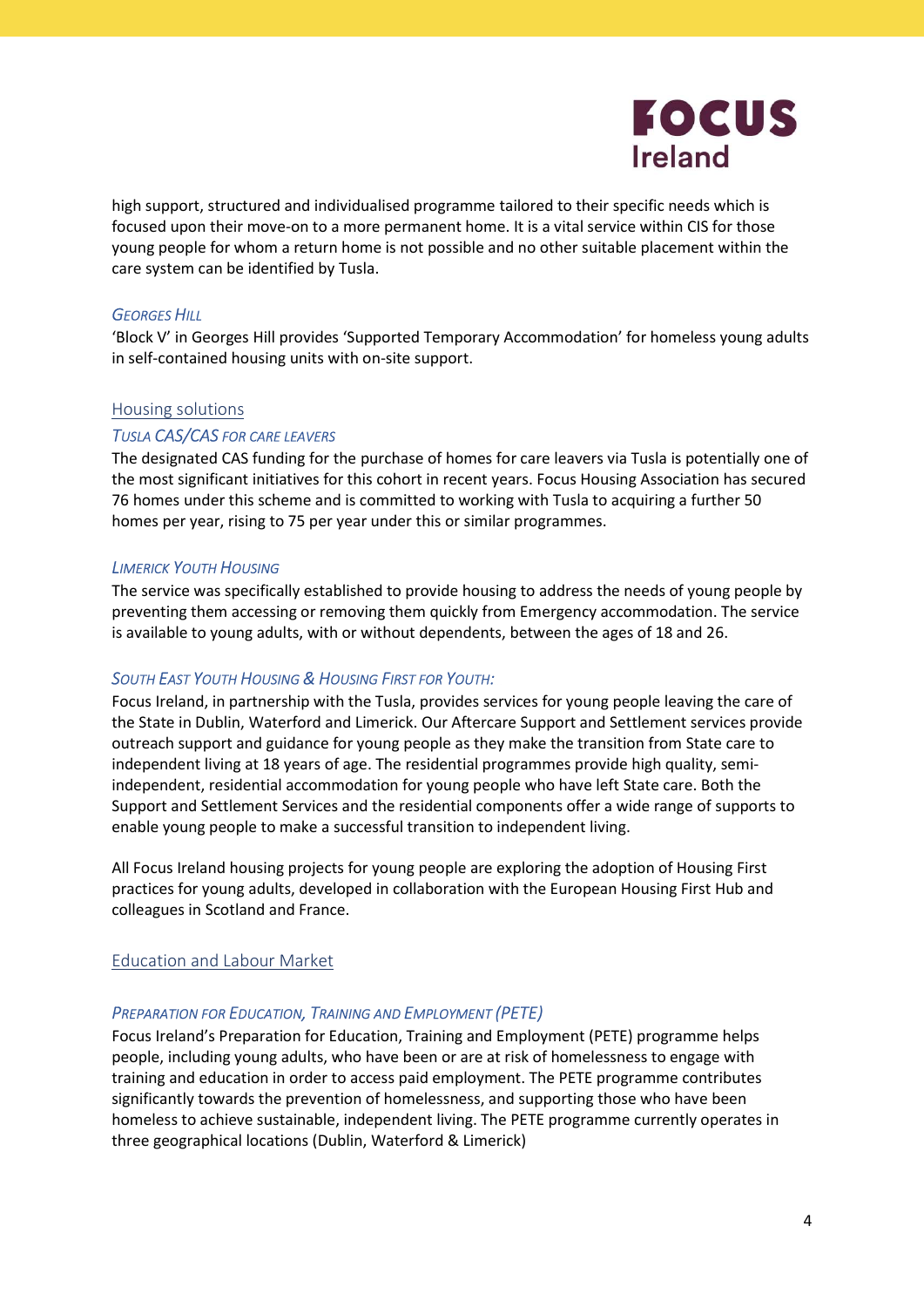

PETE does not aim to replicate existing mainstream services, but to provide for a vulnerable and disadvantaged group and support successful progress from the crisis of homelessness to the stability of paid work through a flexible education and training programme.

# Research and Monitoring

The area of Youth Research is one of the three key themes of the Focus Ireland Research Strategy. The Strategy reflects the fact that youth homelessness is an under-researched area in Ireland and that baseline data is sparse.

The youth homelessness research strategy draws heavily on the two-part longitudinal research carried out by Dr Paula Mayock and originally funded by Focus Ireland and later support from a range of partners in the sector.

The main research projects relevant to the new Youth Homeless Strategy include:

# (i) Aftercare Outcomes Framework – University of York

Research project involves developing and adapting a framework to measure outcomes for young people leaving care over a wide range of domains. The first phase of the project was funded by HDF and took an assessment measure developed by Social Finance UK and adapted it for the Irish context. The second phase will involve the piloting of this framework by Focus Ireland and other partners in the project (Don Bosco and Crosscare). The pilot will use a data collection and analysis app developed by Social Finance UK and will feed into the Digital Transformation Strategy<sup>ii</sup>.

# (ii) PhD support (Funding HDF/Research Council)

This four-year project involves supporting a UCD PhD student, Clíodhna Bairéad, in her research of trajectories through homelessness, including young adults, using PASS data. A series of interim reports setting out key dimensions of youth homelessness will be produced from 2019 onwards. This project supported the first quantitative analysis of youth homelessness in Ireland.<sup>iii</sup>

# (iii) Qualitative research into the impact of sexual identity (LGBTQI+) on youth homelessness, jointly with BeLonGTo.

This research, funded by Focus Ireland and St Stephen's Green Trust and carried out in partnership with BeLonG To, will be the first Irish study of the link between sexual identity and youth homelessness. In addition to the qualitative outcomes, the project generated proposed guidelines for services and feed into an organisational strategy on LGBTQI and homelessness. <sup>iv</sup>

# (iv) New family formation.

Around 25% of all families becoming homeless are headed by an adult who is under the age of 25. These families face a number of distinct challenges, but there are no distinct policy or service supports in place.<sup>v</sup>

# (v) Youth Housing First

Focus Ireland, as part of the European Housing First Hub, is a lead participant with European partners in developing assessment tools for HF4Y. We will continue to invest in this work and apply the assessment tool to Irish services. This is currently in the second phase of the pilot with a view to ultimately have this survey carried out across all our Youth Housing services.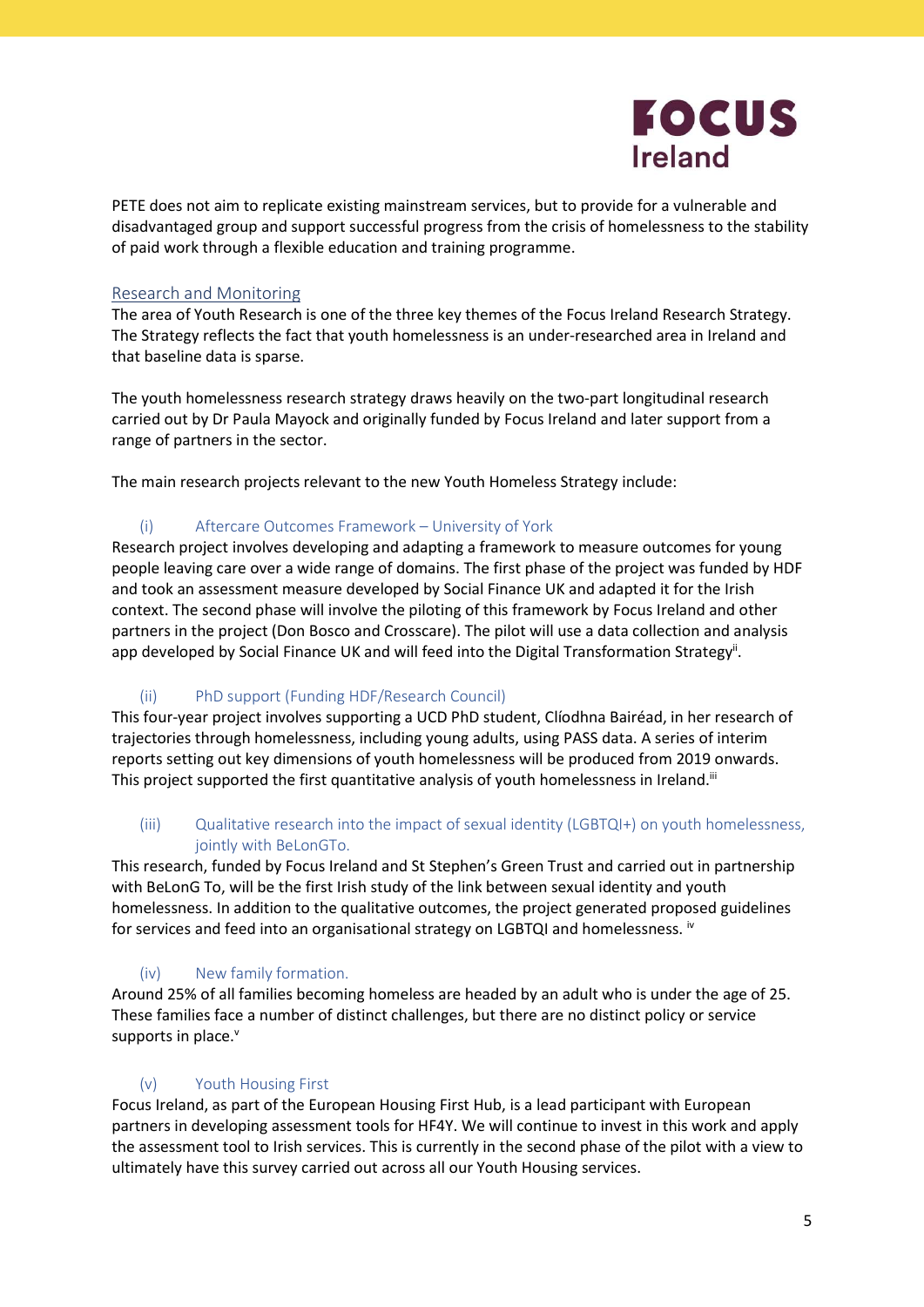

# The potential for further actions to be taken by your organisation.

# **MEDIATION**

With appropriate funding, the mediation services described above could be extended to other population centres. Additional capacity in Dublin would also serve to prevent further young people entering the care system and/or facing the risk of homelessness.

# **YOUTH CAFE**

Focus Ireland is currently working with Tusla and Dublin City Council to identify premises for a dedicated youth café-style service for the cohort of young people who currently use the Extension and for care leavers who wish to re-engage with aftercare professionals to receive advice and guidance or review their existing aftercare plans. The service will comprise a one-stop-shop including a drop-in advice and information service, as well as an intensive case management support service for those who require ongoing assistance to avoid homelessness, move out of homelessness or who require support with regard to other issues affecting them as they make the transition from state care.

In Focus Ireland's experience, vulnerable young people need access to specialised, multidisciplinary supports but often these supports are not readily available when they need them or are not tailored to meet their specific needs. The service being proposed by Focus Ireland and Tusla would be specifically designed to respond to young people in a way that will ensure such supports are delivered in a targeted, youth-friendly environment and at an appropriate level of intensity to meet the specific needs of each young person.

The need for a dedicated youth services for vulnerable cohorts, such as care leavers or young people accessing homeless services is acknowledged in the government's national policy framework for children and young people, Better Outcomes, Brighter Futures, which emphasises the importance of supporting quality youth work, both as a protective factor contributing to the young person's overall development and in reaching out to young people at risk. The National Aftercare Policy for Alternative Care requires Tusla to provide an aftercare drop-in service to all young people who are eligible for an aftercare service. Any young person with a care history may avail of such services for advice and guidance. The establishment of these drop-in services represent a critical preventative measure to reduce the number of care leavers who end up in homeless services and also interrupt the development of longer-term issues via early intervention and blocking entry to adult services.

#### AFTERCARE AND PREPARATION FOR LEAVING CARE

With appropriate support to increase the number of aftercare workers and reduce the current caseloads to a more manageable level, it would be possible to allocate an aftercare worker, where a social work assessment indicate it is appropriate, at the age of 16. This would allow the Aftercare worker to deliver the exiting objective of the National Standards for Children's Residential Centres commitment that 'two years prior to a young person reaching the age of leaving care, the care plan will outline the preparation and support in place for the young person.'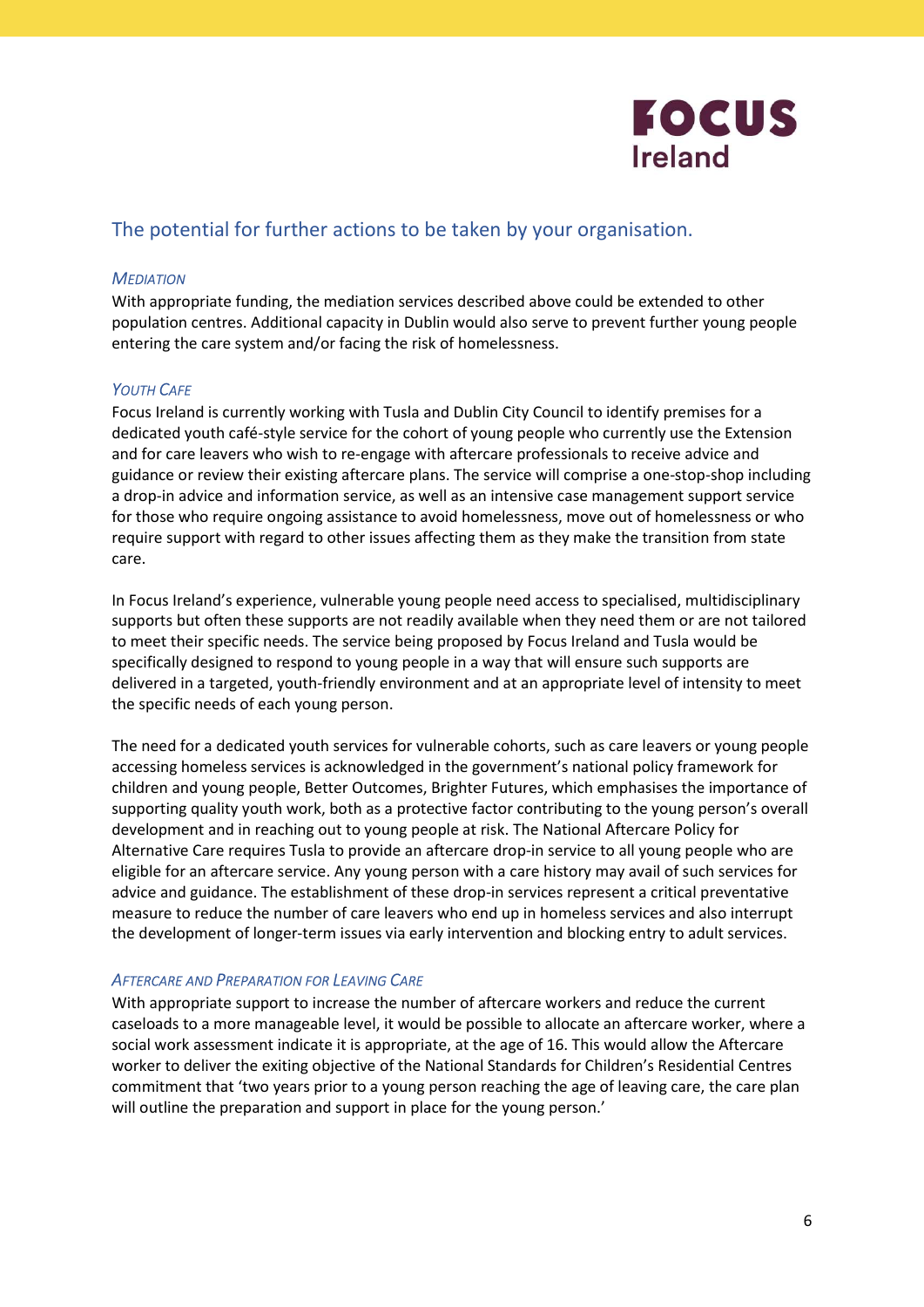

# Proposed further policy actions beyond your own organisation that can be taken in respect of specific areas of interest or activities.

- Restore the full rate of Jobseekers Allowance for vulnerable young people under 26s. The current policy recognises that care-leavers require the full adult payment, but no discretionary policy exists to protect young people who have been on the margins of the care system and experience the same vulnerabilities. At present, a lot of the time of care workers is taken up with trying to mitigate the harm done by the low income of vulnerable young people. This is neither cost-effective nor humane.
- Ensure an after-rent income based on the Minimum Essential Standard of Living (MESL) developed by the Vincentian Partnership for Social Justice. This will introduce equity across household types and age groups and help to improve the sustainability of renting.
- Aftercare should be extended to the age of 26, in line with the definition of youth proposed above. Currently, aftercare supports beyond the age of 21 are only available to young people who remain in education, when often the most vulnerable young people are those who are unable to continue in education due to mental health or other issues. This exclusion from supports should be ended.
- It is well known that young people leaving care are particularly at risk of homelessness, yet many face long delays in accessing aftercare workers due to extremely high caseloads. In aftercare services run directly by Tusla, a caseload of up to 50 young people per aftercare worker is not uncommon. Funding additional aftercare workers would prevent young people from facing the 'cliff edge' of exiting care on their own.
- The new Better Outcomes, Brighter Futures framework should include youth homelessness as a key issue and should be integrated with the National Youth Homelessness Strategy.
- International evidence indicates that a disproportionate number of young homeless people are LGBTQI+. A recent Focus Ireland and BeLonGTo report into the experiences of homeless LGBTQI+ youth in Ireland which called for the Youth Homelessness Strategy to include specific reference to the particular risks and pathways into homelessness which LGBTQI+ youth are likely to experience. The Strategy should put in place educational, family and youth service supports to help prevent homelessness among LGBTQI+ youth, including increased funding for family mediation services and specialist training for teachers and youth workers on LGBTQI+ issues.
- Review the operation of the National Emergency Out-of-Hours Service to ensure that an appropriate service is available for young U-18 people across the country when mainstream social services are closed.
- Review and update Circular Housing 46/2014 (Protocol on Young People Leaving State Care) to ensure that Care leavers are able to be registered on local authority housing lists prior to turning 18 and that they are included in the Schemes of Lettings as a priority group for social housing in all Local Authorities.